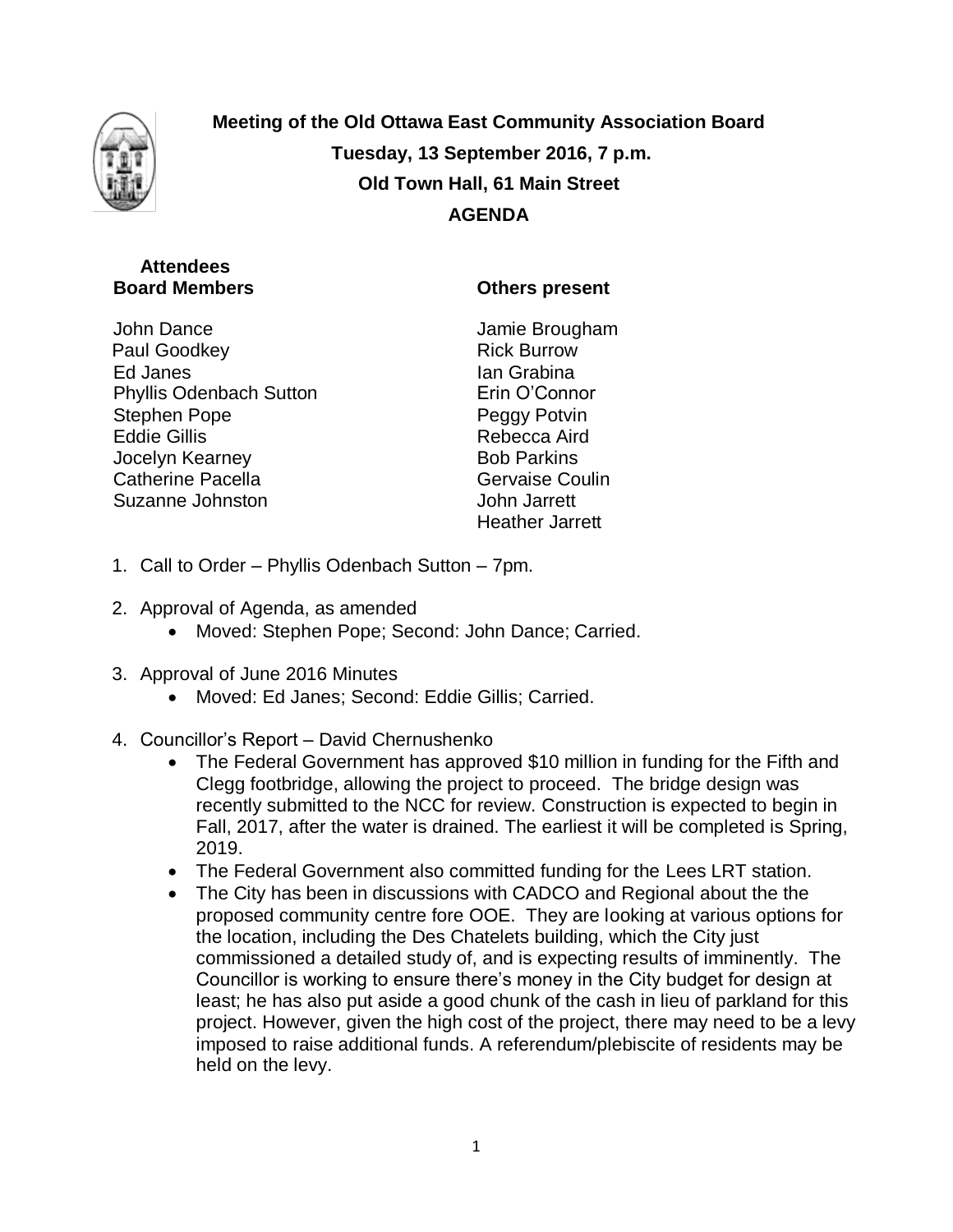- Work on Main Street is proceeding on schedule. The northbound lane closure (Riverdale to Clegg) should end at the end of November.
- There does not appear to be demand for reinstating a horseshoe pit at Springhurst park (following remediation). The City is considering using the space for a volleyball court instead.
- 5. Springhurst Park remediation Phyllis Odenbach Sutton
	- Discussion about OOE's recommendation for Springhust Park infrastructure/equipment. Since there is little demand for horseshoes, there was consensus that the space should be used for something better (e.g., volleyball). There was also consensus that only one or two of the benches should be kept.
- 6. Chair's Report Phyllis Odenbach Sutton
	- Report circulated by email. See Appendix 1.
	- The route for the Rideau River Western Pathway has been finalized the northern route was selected. Construction will begin next spring.
	- The City is looking for community participants for the Heritage Inventory Project. John Dance indicated that he knew of some people who might be interested in attending.
- 7. Main Street progress Phyllis Odenbach Sutton
	- John Dance will draft a letter to St. Paul University commending them on the landscaping improvements they've made to the property.
- 8. Regional update Erin O'Connor
	- There will be a special meeting of the OOECA held on September 27 regarding the next phase of development at the Greystone project. Regional will provide an overview.
	- There has been a lot of activity over the past few months. The remediation of Phase 1 is completed. Sewer work has begun. Over the winter, houses will start to go up. Phase 2 remediation will be starting soon.
	- Regional recently presented to the Rideau Valley Conservation Foundation board of directors to explain their proposal to transfer to the foundation the river and bordering land. Regional is working with the Foundation to find ways to reduce their carrying costs, which are significant.
- 9. Treasurer's Report Don Fugler
	- As of September 9, 2016, the OOECA has \$20,643.62 in the bank.
- 10.Committee Reports
	- a. Planning Stephen Pope
		- Report distributed by email. See Appendix 2.
		- The OOECA has reached a "cosmetic compromise" in respect of Infill 2. Without some very heavyweight (and expensive) experts to address the issues, we didn't have any other way to proceed.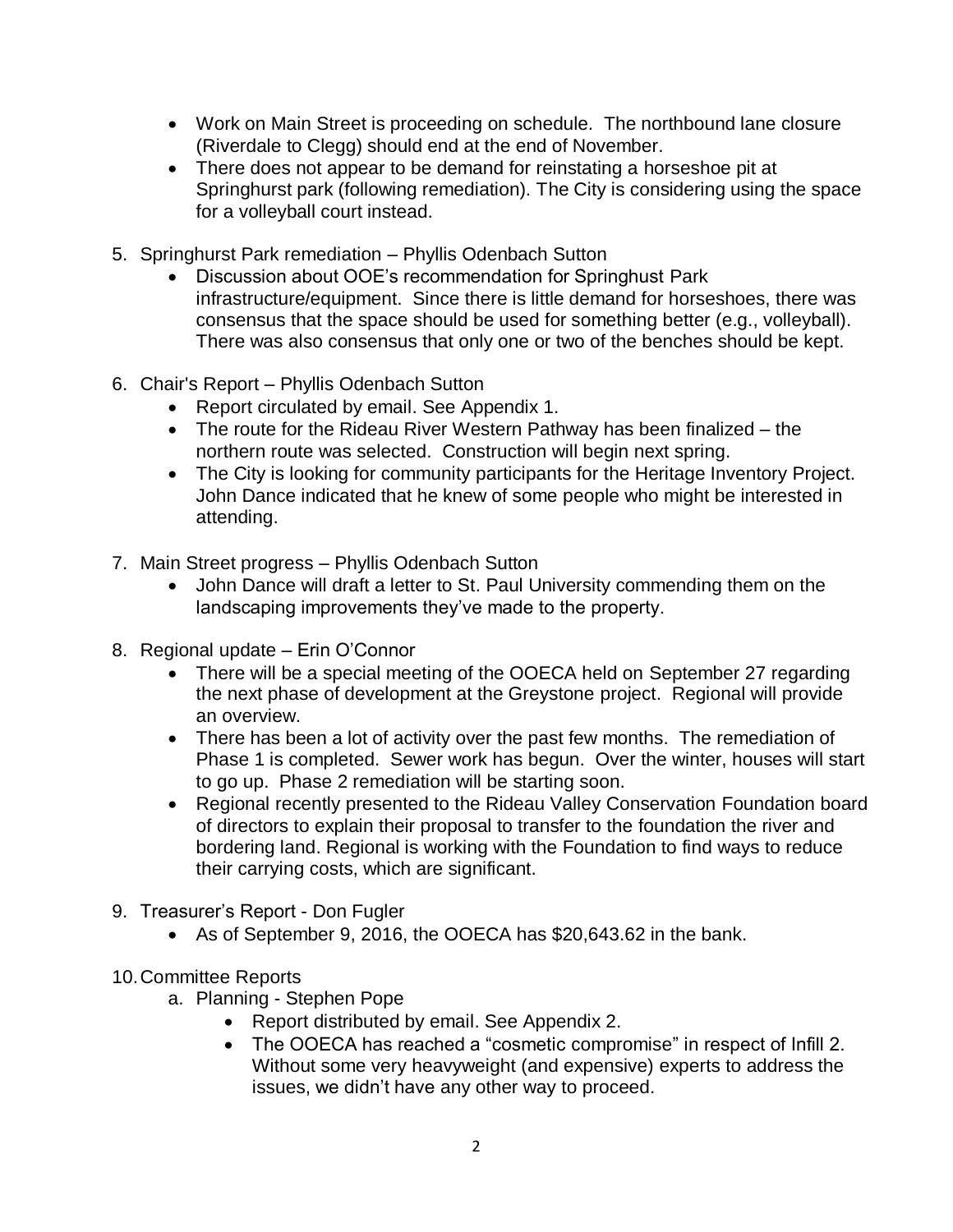- b. SLOE Ian McRae
	- Report distributed by email. See Appendix 3.
	- In Ian's absence, Rebecca Aird provided a few additional verbal updates related to SLOE's work to promote green approaches and sustainability in the Greystone development. SLOE will be meeting with Regional in October to discuss status of green stormwater management infrastructure on site (Low Impact Development) and shoreline rehabilitation and ownership. The innovative housing for older adults project that SLOE initiated and supported along with Sandy Hill Community Health Centre has evolved into a very dynamic incorporated organization, Convivium, now led by the members who hope to be future residents in a cohousing project that includes affordable units. Convivium is exploring with Regional the potential to use the planned "Orchard Flats" building to the south of Deschatelets. Rebecca also noted that SLOE remains without a chair.
- c. Transportation Glen Linder
	- No report.
- d. Federation of Citizens' Associations Eddie Gillis
	- No report.
- e. City Centre Coalition Kate Martin
	- No report.
- f. Communications Catherine Pacella
	- No report.
- g. Community Safety Mark Seebaran
	- Report distributed by email. See Appendix 4.
- h. Membership Suzanne Johnston
	- The OOECA Membership Drive is starting soon. Most of the streets are covered except for Harvey and Echo area, Drummond and McGillivray, Mutchmor Road and a few additional spots along on Echo. Ed Janes offered to take the Harvey and Echo route.
- 11.Community Activities Group
	- No report.
- 12.Annual General Meeting Phyllis Odenbach Sutton
	- The OOECA Annual General Meeting is coming up in November and will be held at the Church of the Ascension, as in past years.
	- Stephen Pope will be stepping down as the Chair of the Planning Committee. Glen Linder would also like to be replaced as the Chair of the Transportation Committee.